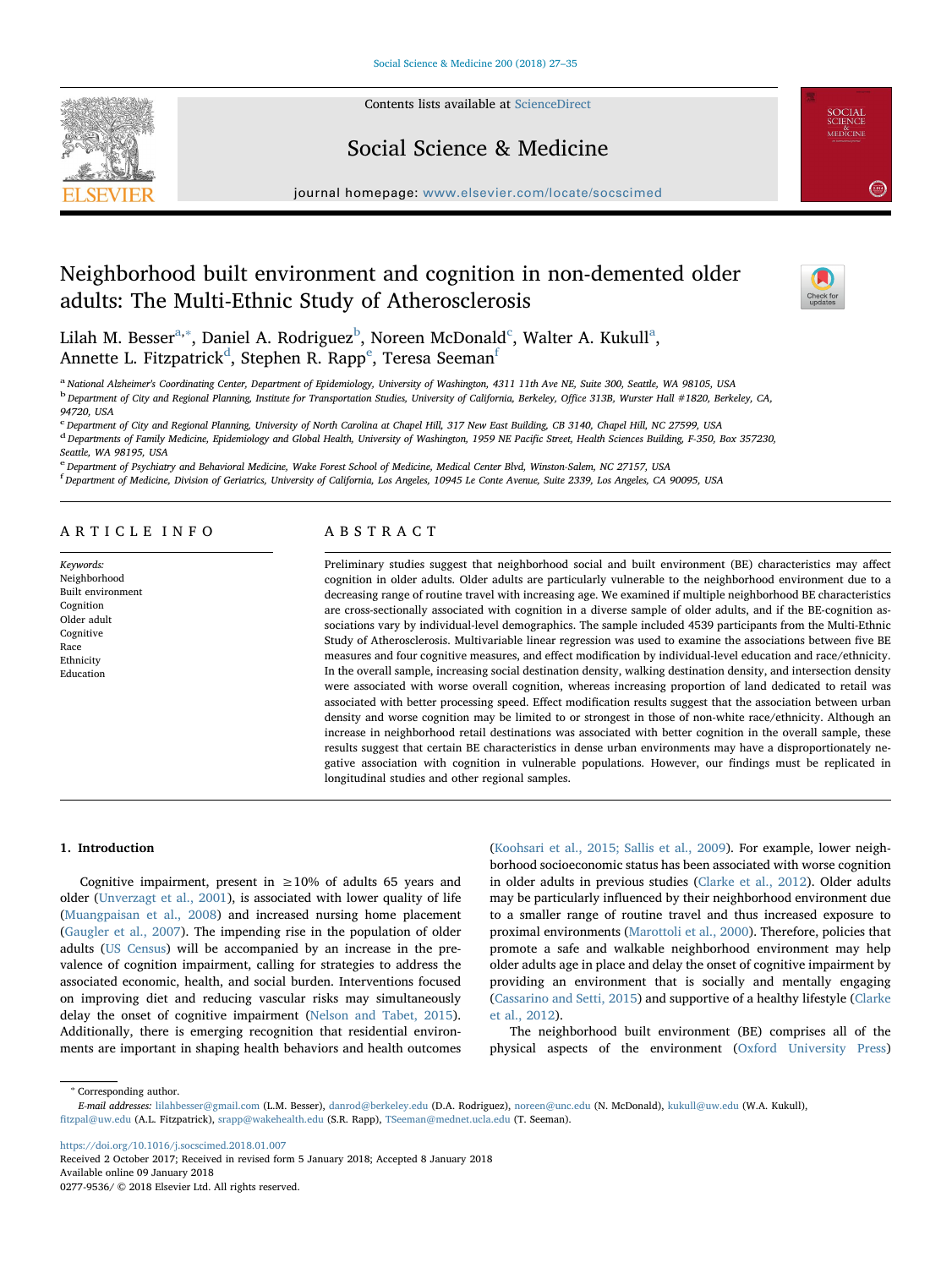surrounding the home, including the road network, buildings, sidewalks and bike paths, parks and public spaces, and amenities such as lighting. The mechanisms by which the neighborhood BE affects cognition are likely complex and multifaceted, and thus the direction of the associations may depend on individual-level characteristics and the BE features under consideration. BE-cognition associations have been explored little to date, with prior studies providing little explication on likely mechanism(s) for any observed associations. Below we outline a number of causal mechanisms, each of which may individually or jointly help explain associations between a specific BE characteristic and cognition.

The neighborhood BE may influence health behaviors such as physical activity (PA) and diet, factors that have been associated with cognition ([Boone-Heinonen et al., 2011; Groot et al., 2016\)](#page-7-10). Additionally, urban environments may be associated with increased vehicular pollutant exposure due to decreased distances to busy roadways ([Buonocore et al., 2009\)](#page-7-11) and decreased air ventilation created by buildings ([Yuan et al., 2014](#page-8-0)). Airborne pollutants [\(Power et al., 2011\)](#page-7-12) have been associated with worse cognition and brain structure in older adults. Neighborhoods with more social engagement opportunities may improve well-being and decrease stress, anxiety, and depression, consequently improving cognition. On the other hand, neighborhood psychosocial disorder (e.g., crime, graffiti), fear of falls, and sensory overload (e.g., confusing spaces, noise, crowds) may increase social isolation [\(Aneshensel et al., 2011; James, 2009\)](#page-7-13) and negatively impact cognition if residents minimize time spent in the neighborhood. In addition, neighborhood BE factors such as land use mix, population density, traffic, and noise may improve or worsen quality of life and associated mental health outcomes (e.g., stress) ([Fassio et al., 2013;](#page-7-14) [Sarmiento et al., 2010; Stansfeld et al., 1996](#page-7-14)), thereby affecting cognition. Stress in late-life has been associated with worse cognition in older adults [\(Aggarwal et al., 2014](#page-7-15)) and a decrease in stressors has been associated with improved cognition ([Dickinson et al., 2011\)](#page-7-16). Lastly, neighborhood BEs may provide cognitive stimulation, which can either improve cognition or cause cognitive overload that worsens cognition. Living in a complex neighborhood environment in older age may provide mental stimulation that helps delay cognitive decline by requiring constant but passive adaptation ([Cassarino and Setti, 2015\)](#page-7-8). However, the neighborhood BE may cause cognitive overload ([Lindenberger](#page-7-17) [et al., 2000](#page-7-17)) among those with physical or mental disabilities or cognitive impairment.

The few published studies on the BE and cognition in older adults found associations between cognition and the presence of a community center or transit stop, condition of public spaces, distance to community resources, street connectivity, land use mix, and area dedicated to the natural environment ([Besser et al., 2017; Wu et al., 2017](#page-7-18)). Some but not all of these studies suggest a positive association between increasing urban density and better cognitive functioning. However, the types of BE and cognitive measures used and methods of defining neighborhoods differed markedly in the studies, and additional work is needed to narrow down the BE features that may have the greatest influence on cognition, to examine potential effect modifiers, and to investigate associations in diverse samples.

In this study, we examine if five neighborhood BE characteristics representing increased density, street accessibility, and land use mix, typically consistent with increasing urban density/less sprawl ([Smart](#page-7-19) Growth [America\)](#page-7-19), are associated with better cognition. We additionally aimed to investigate if the BE-cognition associations vary by individuallevel education or race/ethnicity, characteristics previously found to modify the association between neighborhood SES and health [\(Merkin](#page-7-20) [et al., 2009; Wight et al., 2006\)](#page-7-20). We focused on density of social destinations, walking destinations, and intersections, as well as proportion of land dedicated to residences and retail, because similar measures have been associated with walking in older adults [\(Cerin et al., 2013;](#page-7-21) [Hall and McAuley, 2010; Li et al., 2005; Michael et al., 2006; Troped](#page-7-21) [et al., 2017](#page-7-21)), aiming to investigate characteristics that are

simultaneously associated with PA and cognition. Urban planners consider diverse implications of plans and policies, including economic, social, environmental, and health-related considerations. Therefore, it will be useful for studies to narrow down specific BE characteristics that may benefit multiple aspects of health (e.g., PA and cognition), to strengthen arguments for future plans and policies aimed at improving health.

# 2. Materials and methods

## 2.1. Sample

The analytic sample originated from 4716 participants who completed Exam 5 (2010–2012) of the Multi-Ethnic Study of Atherosclerosis (MESA), a longitudinal, population-based cohort study of subclinical cardiovascular disease. MESA has completed five exams since 2000, with a sixth exam currently underway. Participants aged 45- to 84-years-old were enrolled from six US regions (Forsyth County, North Carolina; New York, New York; Baltimore, Maryland; St. Paul, Minnesota; Chicago, Illinois; Los Angeles, California) and individuals of African American, Chinese, and Hispanic race/ethnicity were over-sampled. Details about MESA have been published previously ([Bild](#page-7-22) [et al., 2002](#page-7-22)). The final sample excluded those  $(n = 357)$  who: 1) were missing all cognitive test scores; 2) were missing all BE measures; 3) were taking Alzheimer's disease medication at any exam (acetylcholinesterase inhibitors or N-methyl-D asparate receptor blocker); 4) had an International Classification of Disease (ICD) code suggesting dementia in death certificate and hospitalization records [\(Fujiyoshi](#page-7-23) [et al., 2016\)](#page-7-23); or 5) had a Cognitive Abilities Screening Instrument (CASI) score < 20, which lacks face validity.

## 2.2. Cognitive measures

MESA's Exam 5 was the only available exam that included cognitive measures ([Fitzpatrick et al., 2015](#page-7-24)). The cognitive tests included: 1) the CASI [\(Teng et al., 1994\)](#page-7-25) (version 2), a brief test of global cognition (range: 0–100); 2 and 3) Digit Span Forward (DSF) and Backward (DSB) (Wechsler Adult Intelligence Scale subtests [WAIS-III] [\(Wechsler,](#page-8-1) [1997\)](#page-8-1)) (ranges: 0–16, 0–14, respectively), measures of attention, short term and working memory; and 4) Digit Symbol (DS; subtest of WAIS-III ([Wechsler, 1997](#page-8-1))), a measure of processing speed (range: 0–133). For the regression analyses, z-scores were calculated for each neuropsychological test by subtracting an individual's score from the entire sample's mean score and dividing the difference by the entire sample's standard deviation. The BE may influence certain aspects of cognition more than others (e.g., processing speed versus short-term memory), and therefore, each of the four cognitive tests were included separately in our analyses because they capture different cognitive domains.

## 2.3. Built environment measures

The neighborhood measures were originally developed as part of the MESA Neighborhood Study ([Diez Roux et al., 2016\)](#page-7-26). Land parcels for each study site were classified as residential (e.g., family homes, apartment complexes/condominiums) or retail (e.g., shopping centers, clothing stores), and the percent of the ¼-mile, ½-mile, and 1-mile buffers dedicated to residences or retail was calculated by dividing the residential/retail area by the total buffer area ([Rodríguez et al., 2009](#page-7-27)). Intersection density was determined by dividing intersection counts (excluding culs-de-sac) for the ¼-mile, ½-mile, and 1-mile buffer by the total buffer area. The densities of social engagement (e.g., beauty shops/barbers, performance-based entertainment) and walking destinations (e.g., postal services, non-beverage eating/dining places) per square mile were calculated for the ¼-mile, ½-mile, and 1-mile area around the home using 2010 National Establishment Time Series (NETS) business data. Neighborhood SES, based on US Census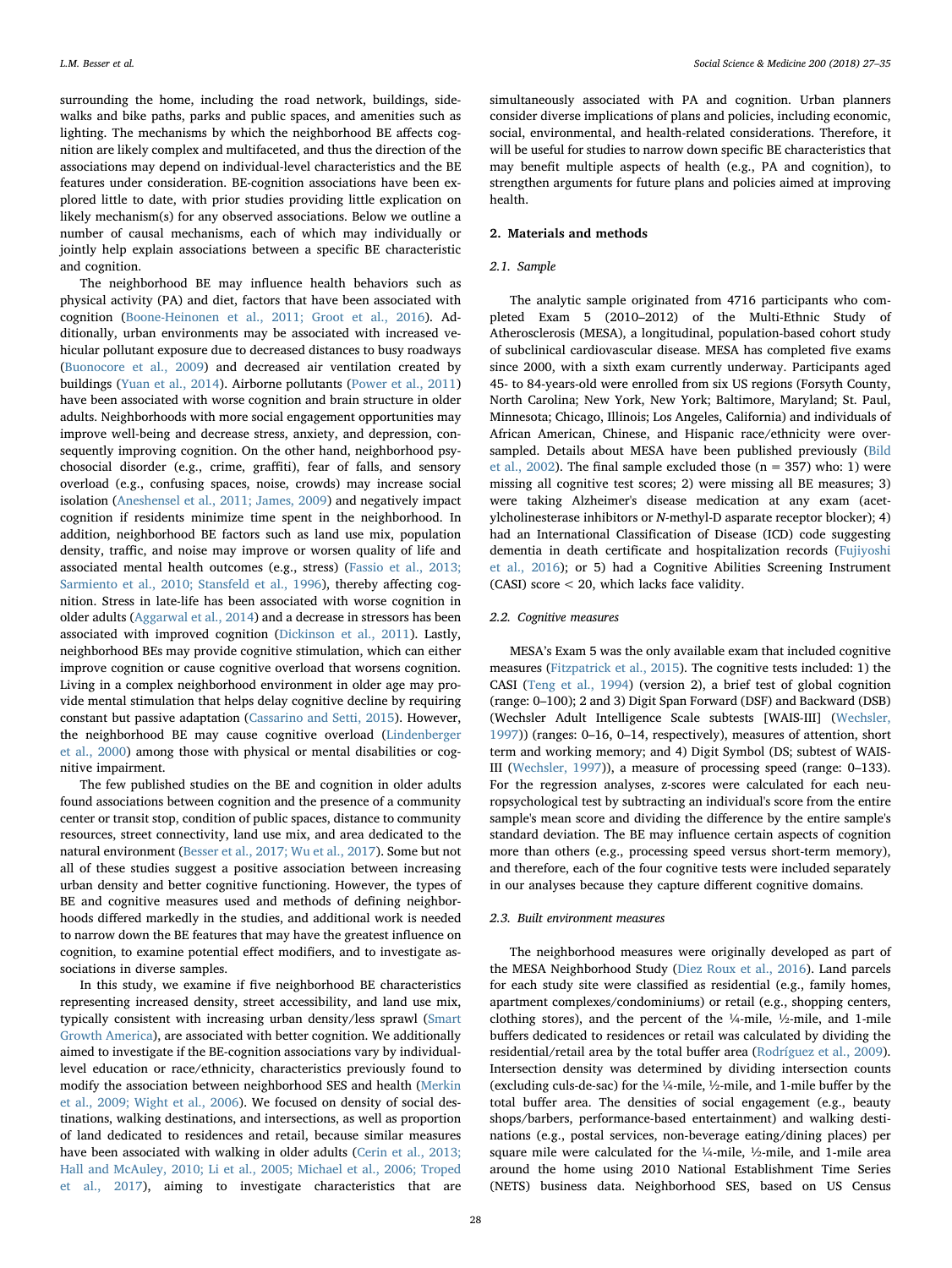American Community Survey data (2007–2011) at the tract-level, was previously developed from a principal components analysis of the percent of neighborhood residents with a bachelor's degree, a high school degree, a managerial occupation, and an annual household income > \$50,000, and the neighborhood's median home value, median household income, and percent rental income.

## 2.4. Participant characteristics

Baseline characteristics included age, sex, education, race/ethnicity, marital status, family income, and  $\geq 1$  apolipoprotein  $\varepsilon$ 4 allele (APOE ε4), a genetic risk factor for Alzheimer's disease. We described certain health indicators and conditions, including depression (Center for Epidemiologic Studies Depression Scale [CES-D] score≥16), self-reported diabetes, and medication use for hypertension, hypercholesterolemia, and depression.

## 2.5. Statistical methods

The sample's demographics, clinical characteristics and APOE genotype were detailed using descriptive statistics. Means and standard deviations (SD), ranges, and the 25th,  $50<sup>th</sup>$ , and 75th percentiles of the BE measures were calculated, and Pearson correlation coefficients were calculated to examine the correlation between BE measures.

Unadjusted and adjusted linear regression models with generalized estimating equations (accounting for clustering by study site) were employed to examine the BE and cognition associations and effect modification by education and race/ethnicity. Twenty models were run to examine each BE measure (independent variable) and cognitive test (dependent variable) combination. Results are reported in separate tables for density/street accessibility measures (walking destination, social destination, and intersection density) and for land use measures (proportion of land dedicated to residences or retail) for ease of readability. Multiple BE measures were highly correlated in our sample; however, may not necessarily be highly correlated in other samples or neighborhoods/regions. Thus, we chose to evaluate the BE measures separately. Additionally, we aimed to avoid a composite BE measure (e.g., sprawl index) that would limit the specificity in interpreting the results and the ability to contribute to evidence suggesting specific BE features to be targeted in future plans and policies. The BE and cognitive measures were treated as continuous variables, and the multivariable models adjusted for age, sex, race/ethnicity, income, marital status, neighborhood SES, and  $\geq 1$  APOE  $\varepsilon$ 4 allele.

Interaction terms (e.g., intersection density  $\times$  education) were entered into the multivariable models to test for effect modification by education ( $\leq$ 12 years versus > 12 years) or race/ethnicity (Chinese-American, African-American, and Hispanic, versus non-Hispanic white). Our reporting of results focuses on statistically significant interactions ( $p < .05$ ) with statistically significant ( $p < .05$ ) associations in  $\geq 1$  of the stratified groups (e.g., among Hispanics).

The ½-mile buffers around the participants' homes were hypothesized to be the area most representative of older adult neighborhoods (i.e., a reasonable walking distance), and therefore were the primary focus. However, for the main effects analyses, we also evaluated the ¼-mile and 1-mile BE measures to assess consistency across different buffer sizes.

# 3. Results

The final sample included 4539 participants. The majority was 55 to 84-years of age, female, college educated, and married ([Table 1](#page-2-0)). Forty-one percent were non-Hispanic whites, 12% Chinese-American, 27% African-American, and 21% Hispanic. Twenty-seven percent were APOE  $\varepsilon$ 4 carriers and 14% had depression. The mean cognitive test scores were 87.8 for the CASI, 9.7 for the DSF, 5.6 for the DSB, and 50.8 for the DS ([Table 2\)](#page-2-1). In addition to the results presented in the main

<span id="page-2-0"></span>Table 1

Demographics and clinical characteristics ( $n = 4359$ ).

| Characteristic                       | n(%)         |
|--------------------------------------|--------------|
| Age, exam 5 (years)                  |              |
| 45-54                                | 73 (1.7%)    |
| 55-64                                | 1476 (33.9%) |
| 65-74                                | 1397 (32.1%) |
| 75-84                                | 1148 (26.3%) |
| > 85                                 | 265 (6.1%)   |
| Male                                 | 2041 (46.8%) |
| Education                            |              |
| < High school degree                 | 588 (13.5%)  |
| High school degree                   | 754 (17.3%)  |
| Some college                         | 1273 (29.3%) |
| $\geq$ Bachelor's degree             | 1737 (39.9%) |
| Married                              | 2771 (64.2%) |
| Race/ethnicity                       |              |
| White/Caucasian                      | 1777 (40.8%) |
| Chinese-American                     | 504 (11.6%)  |
| Black/African American               | 1162 (26.7%) |
| Hispanic                             | 916 (21.0%)  |
| Family income $\geq$ \$30,000/year   | 2839 (67.6%) |
| $>1$ APOE $\varepsilon$ 4 allele     | 1083 (26.5%) |
| Depression (CES-D $\geq$ 16)         | 614 (14.4%)  |
| <b>Diabetes</b>                      | 461 (10.6%)  |
| Hypertension medication              | 2402 (55.2%) |
| Hypercholesterolemia medication      | 1693 (38.8%) |
| Cardiovascular disease               | 333 (7.6%)   |
| Cerebrovascular disease (TIA/stroke) | 136 (3.1%)   |
|                                      |              |

Abbreviations: APOE = apolipoprotein E; CES-D = Center for Epidemiologic Studies Depression scale; TIA = transient ischemic attack.

Missing: APOE,  $n = 268$ ; income,  $n = 156$ ; education,  $n = 7$ ; CES-D,  $n = 86$ ; diabetes, n = 26; married, n = 42; cardiovascular disease, n = 2; cerebrovascular disease,  $n = 2$ .

# <span id="page-2-1"></span>Table 2

Cognitive test scores and built environment characteristics.

| Measure                                  | Mean $+$ Standard deviation |
|------------------------------------------|-----------------------------|
| <b>CASI</b>                              | $87.8 + 8.7$                |
| <b>DSF</b>                               | $9.7 + 2.8$                 |
| <b>DSB</b>                               | $5.6 \pm 2.4$               |
| DS.                                      | $50.8 + 18.4$               |
| Social destination density <sup>a</sup>  | $145.7 + 228.2$             |
| Walking destination density <sup>a</sup> | $68.7 + 106.2$              |
| Intersection density <sup>a</sup>        | $0.79 + 0.52$               |
| Proportion land residential <sup>a</sup> | $0.47 + 0.17$               |
| Proportion land retail <sup>a</sup>      | $0.048 + 0.051$             |

Abbreviations: CASI = Cognitive Abilities Screening Instrument; DSF = Digit Span Forward; DSB = Digit Span Backward; DS = Digit Symbol.

Missing: CASI,  $n = 8$ ; DSF,  $n = 16$ ; DSB,  $n = 16$ ; DS,  $n = 405$ ; proportion residential,  $n = 283$ ; proportion retail,  $n = 283$ .

<span id="page-2-2"></span> $a$ <sup>1</sup>/<sub>2</sub>-mile buffer.

tables, additional data and sensitivity analyses are provided in the supplemental material.

## 3.1. Main effects analyses

In the unadjusted analyses, increasing social destination density was associated with better CASI scores and increasing social and walking destination densities were associated with better DSB scores (see Appendix). Lastly, increasing social destination density was associated with better DS scores.

In the adjusted analyses, compared to those living in neighborhoods with the lowest social and walking destination densities, those living in the highest social and walking destination densities in the ½-mile surrounding the home scored worse on the CASI by 0.33 and 0.29 SDs, respectively ([Table 3](#page-3-0)). Compared to those living in neighborhoods with the lowest intersection densities, individuals living in the highest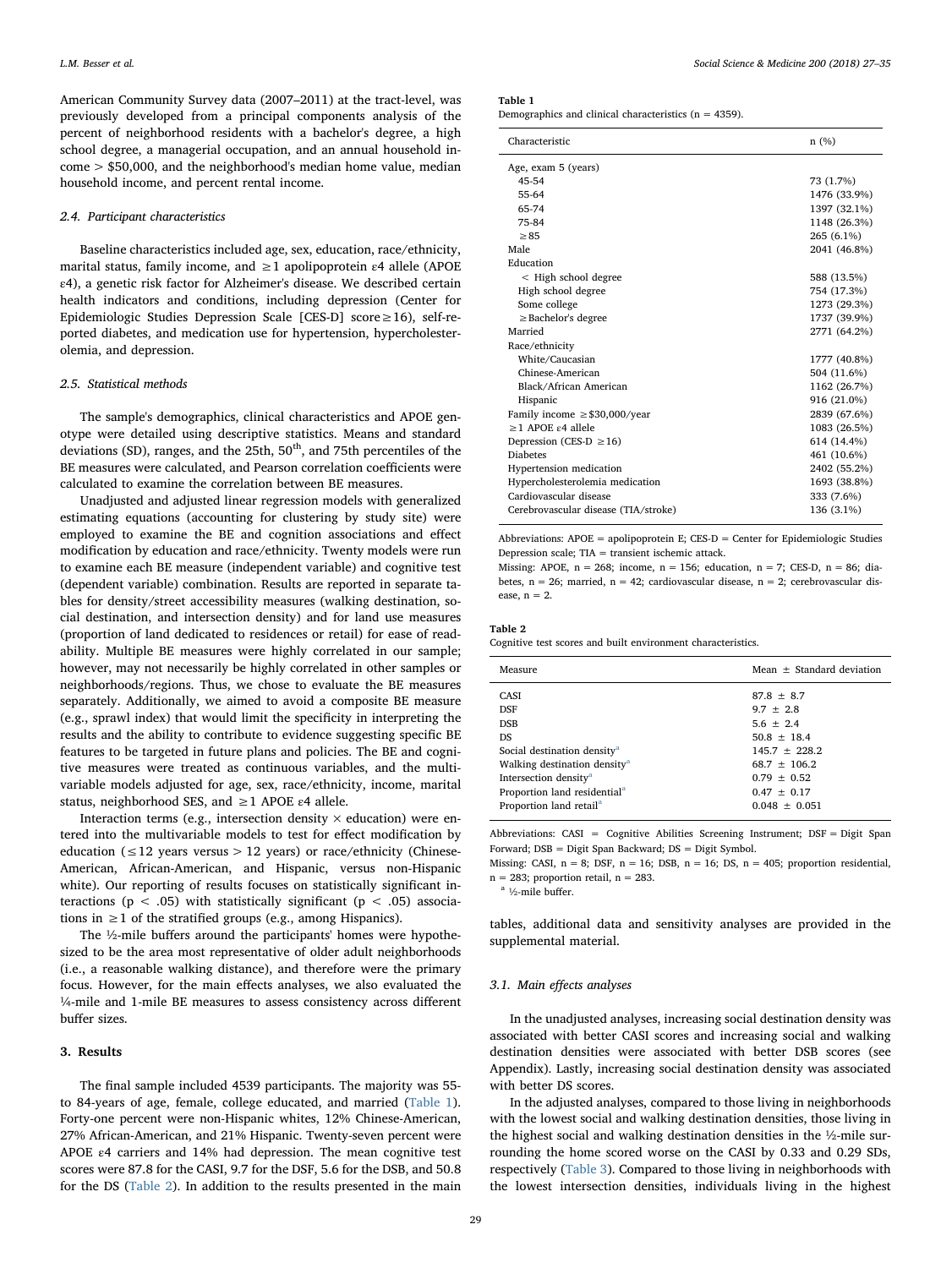#### <span id="page-3-0"></span>Table 3

Adjusted associations between density measures and cognitive test z-scores in overall sample.

| BE measure                  | Buffer size         | Estimate $(95\% \text{ CI})^a$<br>CASI <sup>b</sup> | DSF <sup>b</sup>    | DSB <sup>b</sup>     | DS <sup>b</sup>     |
|-----------------------------|---------------------|-----------------------------------------------------|---------------------|----------------------|---------------------|
| Social destination density  | $\frac{1}{4}$ -mile | $-0.0001***$                                        | 0.0000              | $-0.0001$            | 0.0000              |
|                             |                     | $(-0.0002, -0.0001)$                                | $(-0.0001, 0.0002)$ | $(-0.0002, 0.0000)$  | $(-0.0001, 0.0002)$ |
|                             | $\frac{1}{2}$ -mile | $-0.0002***$                                        | 0.0001              | $-0.0001$            | 0.0001              |
|                             |                     | $(-0.0002, -0.0001)$                                | $(-0.0002, 0.0003)$ | $(-0.0003, 0.0001)$  | $(-0.0001, 0.0002)$ |
|                             | 1-mile              | $-0.0003***$                                        | 0.0001              | $-0.0000$            | 0.0001              |
|                             |                     | $(-0.0004, -0.0002)$                                | $(-0.0002, 0.0004)$ | $(-0.0003, 0.0002)$  | $(-0.0001, 0.0003)$ |
| Walking destination density | $\frac{1}{4}$ -mile | $-0.0002***$                                        | 0.0001              | $-0.0003**$          | 0.0000              |
|                             |                     | $(-0.0003, -0.0001)$                                | $(-0.0002, 0.0005)$ | $(-0.0005, -0.0001)$ | $(-0.0002, 0.0002)$ |
|                             | $\frac{1}{2}$ -mile | $-0.0004***$                                        | 0.0003              | $-0.0003$            | $-0.0000$           |
|                             |                     | $(-0.0005, -0.0003)$                                | $(-0.0003, 0.0008)$ | $(-0.0005, 0.0000)$  | $(-0.0001, 0.0000)$ |
|                             | 1-mile              | $-0.0007***$                                        | 0.0001              | $-0.0001$            | $-0.0002$           |
|                             |                     | $(-0.0008, -0.0006)$                                | $(-0.0007, 0.0010)$ | $(-0.0006, 0.0003)$  | $(-0.0004, 0.0000)$ |
| Intersection density        | $\frac{1}{4}$ -mile | $-0.05***$                                          | 0.00                | $-0.01$              | $-0.07$             |
|                             |                     | $(-0.07, -0.03)$                                    | $(-0.07, 0.07)$     | $(-0.04, 0.02)$      | $(-0.14, 0.01)$     |
|                             | $\frac{1}{2}$ -mile | $-0.05***$                                          | $-0.00$             | $-0.01$              | $-0.04$             |
|                             |                     | $(-0.07, -0.04)$                                    | $(-0.07, 0.06)$     | $(-0.05, 0.03)$      | $(-0.09, 0.01)$     |
|                             | 1-mile              | $-0.10***$                                          | $-0.01$             | $-0.02$              | $-0.02$             |
|                             |                     | $(-0.12, -0.07)$                                    | $(-0.11, 0.09)$     | $(-0.08, 0.05)$      | $(-0.04, 0.01)$     |

Abbreviations: BE = built environment; CASI = Cognitive Abilities Screening Instrument; DSF = Digit Span Forward; DSB = Digit Span Backward; DS = Digit Symbol; CI = confidence interval; Association within education group:  $^*p < .05, ^{**}p < .01, ^{***}p < .001$ .

<span id="page-3-3"></span><sup>a</sup> Controlling for age, education, race/ethnicity, income, sex, marital status, APOE genotype, neighborhood SES.

<span id="page-3-4"></span> $<sup>b</sup>$  Higher scores = better cognition.</sup>

intersection densities in the ½-mile surrounding the home scored worse on the CASI by 0.25 SD. Although the magnitude of the estimates changed when examining these same associations using the ¼-mile and 1-mile BE measures, the associations were consistently in the same direction (increasing BE measure associated with worse cognition) and were all statistically significant [\(Table 3](#page-3-0)). Additionally, an increasing walking destination density in the ¼-mile surrounding the home (but not the ½-mile or 1-mile) was associated with worse scores on the DSB test.

The results were suggestive of an association between proportion of land dedicated to retail and cognition, although only observed using the ¼-mile measure [\(Table 4\)](#page-3-1). Compared to those living in neighborhoods with the lowest proportion of land dedicated to retail, individuals living

## <span id="page-3-1"></span>Table 4

Adjusted associations between land use measures and cognitive test z-scores in overall sample.

| BE measure                     | Buffer size         | Estimate $(95\% \text{ CI})^a$ |                               |                                |                            |
|--------------------------------|---------------------|--------------------------------|-------------------------------|--------------------------------|----------------------------|
|                                |                     | CASI <sup>b</sup>              | DSF <sup>b</sup>              | DSB <sup>b</sup>               | $DS^{\rm b}$               |
| Proportion land<br>residential | $\frac{1}{4}$ -mile | 0.03<br>$(-0.04,$<br>0.10)     | $-0.12$<br>$(-0.39,$<br>0.15) | 0.03<br>$(-0.03,$<br>0.10)     | 0.02<br>$(-0.11,$<br>0.15) |
|                                | $1/2$ -mile         | 0.05<br>$(-0.06,$<br>0.16)     | $-0.10$<br>$(-0.37,$<br>0.16) | $-0.01$<br>$(-0.13,$<br>0.11)  | 0.01<br>$(-0.07,$<br>0.09) |
|                                | 1-mile              | 0.06<br>$(-0.04,$<br>0.16)     | $-0.18$<br>$(-0.53,$<br>0.18) | 0.01<br>$(-0.15,$<br>0.18)     | 0.10<br>$(-0.06,$<br>0.26) |
| Proportion land<br>retail      | $\frac{1}{4}$ -mile | $-0.12$<br>$(-0.41,$<br>0.17)  | 0.61<br>$(-0.05,$<br>1.27)    | $-0.19$<br>$(-0.45,$<br>0.08)  | $0.27*$<br>(0.03,<br>0.50) |
|                                | $1/2$ -mile         | $-0.16$<br>$(-0.72,$<br>0.39)  | 0.72<br>$(-0.17,$<br>1.61)    | $-0.23$<br>$(-0.74,$<br>0.28)  | 0.23<br>$(-0.08,$<br>0.54) |
|                                | 1-mile              | $-0.41$<br>$(-1.52,$<br>0.70)  | 0.99<br>$(-0.00,$<br>1.98)    | $-0.14$<br>$(-0.76,$<br>(0.48) | 0.21<br>$(-0.17,$<br>0.59) |

Abbreviations: see [Table 3;](#page-3-0) Association within education group: \*p < .05, \*\*p < .01,\*\*\*p < .001.

<span id="page-3-5"></span>Controlling for age, education, race/ethnicity, income, sex, marital status, APOE genotype, neighborhood SES.

<span id="page-3-6"></span> $<sup>b</sup>$  Higher scores = better cognition.</sup>

in neighborhoods with the highest proportion of land dedicated to retail scored better on the DS by 0.13 SD.

# 3.2. Effect modification by education

Education modified the association between social destination density and cognition [\(Table 5](#page-3-2)). Increasing social destination density was associated with worse DSF scores in those with low education but not in those with high education. Associations between proportion of land dedicated to residences/retail and cognition did not vary by education [\(Table 6\)](#page-4-0).

## <span id="page-3-2"></span>Table 5

Adjusted associations between density measures and cognitive test z-scores, by education.

| BE measure<br>$\frac{1}{2}$ -mile<br>buffer) | Education<br>level <sup>c</sup> | Estimate <sup>a,b</sup> (95% CI)                       |                                                 |                                    |                                    |  |
|----------------------------------------------|---------------------------------|--------------------------------------------------------|-------------------------------------------------|------------------------------------|------------------------------------|--|
|                                              |                                 | CASI <sup>d</sup>                                      | DSF <sup>d</sup>                                | DSB <sup>d</sup>                   | DS <sup>d</sup>                    |  |
| Social<br>destin.<br>density                 | Low                             | $-0.0003$<br>$(-0.0008,$<br>0.0002                     | $-0.0005^{\dagger}$<br>$(-0.0010,$<br>$-0.0001$ | 0.0000<br>$(-0.0002,$<br>0.0002    | $-0.0001$<br>$(-0.0005,$<br>0.0003 |  |
|                                              | High                            | $-0.0002$ <sup>†††</sup><br>$(-0.0003,$<br>$-0.0001$ ) | $0.0001**$<br>$(-0.0002,$<br>0.0004             | $-0.0001$<br>$(-0.0004,$<br>0.0002 | 0.0001<br>$(-0.0001,$<br>0.0003    |  |
| Walking<br>destin.<br>density                | Low                             | $-0.0004$<br>$(-0.0012,$<br>0.0005                     | $-0.0001$<br>$(-0.0008,$<br>0.0007              | 0.0002<br>$(-0.0001,$<br>0.0004    | $-0.0004$<br>$(-0.0011,$<br>0.0003 |  |
|                                              | High                            | $-0.0006$ <sup>†††</sup><br>$(-0.0008,$<br>$-0.0004$   | $0.0003*$<br>$(-0.0004,$<br>0.0009              | $-0.0004$<br>$(-0.0009,$<br>0.0001 | $-0.0001$<br>$(-0.0003,$<br>0.0000 |  |
| Intersection<br>density                      | Low                             | $-0.08$<br>$(-0.37,$<br>0.22)                          | $-0.08$<br>$(-0.27,$<br>0.12)                   | 0.01<br>$(-0.13,$<br>0.15)         | $-0.08$<br>$(-0.23,$<br>0.08)      |  |
|                                              | High                            | $-0.05$<br>$(-0.11,$<br>0.01)                          | $-0.01$<br>$(-0.07,$<br>0.05)                   | $-0.01$<br>$(-0.11,$<br>0.10)      | $-0.05$<br>$(-0.12,$<br>0.02)      |  |

Abbreviations: see [Table 3;](#page-3-0) Statistically significantly different than low education: \*p < .05, \*\*p < .01, \*\*\*p < .001; Association within given education group:  $\phi^{\dagger}$ p < .05,  $\phi^{\dagger}$ p < .01,  $\phi^{\dagger}$ +  $\phi$  < .001.

<span id="page-3-8"></span><sup>a</sup> Controlling for age, education, sex, race/ethnicity, income, marital status, APOE genotype, neighborhood SES.

<span id="page-3-9"></span> $^{\rm b}$  Z-score change per one-unit increase in BE measure.

<span id="page-3-7"></span> $\text{c}$  Education: low:  $\leq$ 12 years; high: > 12 years.

<span id="page-3-10"></span> $^{\text{d}}$  Higher scores = better cognition.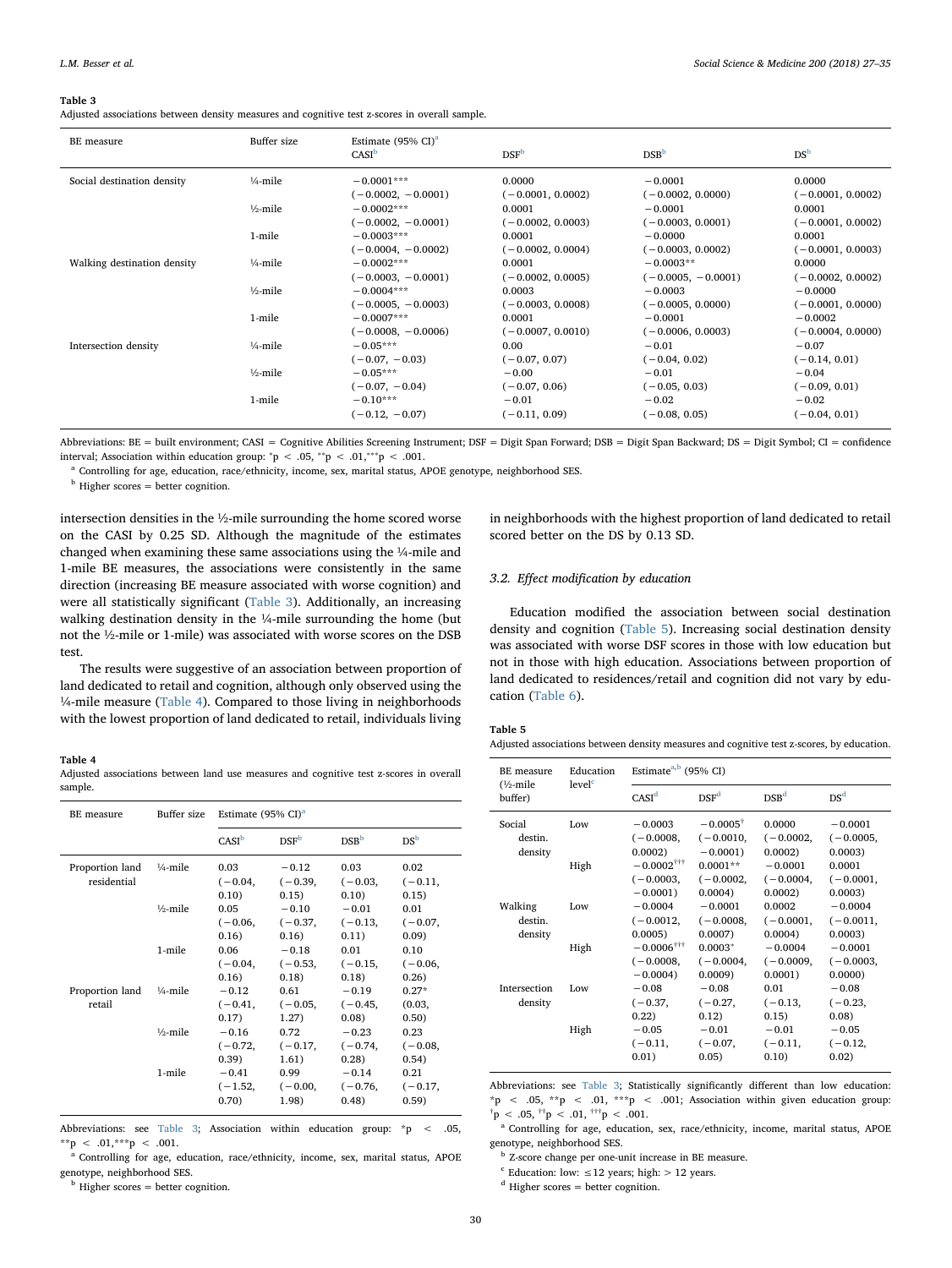#### <span id="page-4-0"></span>Table 6

Adjusted associations between land use measures and cognitive test z-scores, by education.

| BE measure<br>level <sup>c</sup><br>$\frac{1}{2}$ -mile<br>buffer) | Education | Estimate <sup>a,b</sup> (95% CI) |                               |                               |                               |  |
|--------------------------------------------------------------------|-----------|----------------------------------|-------------------------------|-------------------------------|-------------------------------|--|
|                                                                    |           | CASI <sup>d</sup>                | DSF <sup>d</sup>              | DSB <sup>d</sup>              | DS <sup>d</sup>               |  |
| Proportion<br>residen-<br>tial                                     | Low       | 0.35<br>$(-0.01, 0.72)$          | $-0.12$<br>$(-0.59,$<br>0.35) | $-0.01$<br>$(-0.23,$<br>0.22) | 0.09<br>$(-0.01,$<br>0.18)    |  |
|                                                                    | High      | $-0.01$<br>$(-0.21, 0.19)$       | $-0.03$<br>$(-0.30,$<br>0.24) | 0.01<br>$(-0.22,$<br>0.23)    | $0.02*$<br>$(-0.14,$<br>0.17) |  |
| Proportion<br>retail                                               | Low       | $-0.46$<br>$(-1.11, 0.20)$       | $-0.75$<br>$(-1.53,$<br>0.04) | 0.20<br>$(-0.63,$<br>1.03)    | 0.27<br>$(-1.27,$<br>1.82)    |  |
|                                                                    | High      | $-0.21***$<br>$(-0.88, 0.47)$    | 0.90<br>$(-0.16,$<br>1.96)    | $-0.43$<br>$(-1.04,$<br>0.19  | 0.11<br>$(-0.60,$<br>0.82)    |  |

Abbreviations: see [Table 3;](#page-3-0) Statistically significantly different than low education: \*p < .05, \*\*p < .01, \*\*\*p < .001; Association within given education group:  $\phi^{\dagger}$ p < .05,  $\phi^{\dagger}$ p < .01,  $\phi^{\dagger}$ +  $\phi$  < .001.

<span id="page-4-3"></span><sup>a</sup> Controlling for age, education, sex, race/ethnicity, income, marital status, APOE genotype, neighborhood SES.

<span id="page-4-4"></span><sup>b</sup> Z-score change per one-unit increase in BE measure.

<span id="page-4-2"></span> $\epsilon$  Education: low: ≤12 years; high: > 12 years.

<span id="page-4-5"></span> $^{\rm d}$  Higher scores = better cognition.

# 3.3. Effect modification by race/ethnicity

Race/ethnicity modified numerous BE-cognition associations ([Tables 7 and 8](#page-4-1)). The associations between three BE measures and cognition varied significantly when comparing Chinese and non-Hispanic white participants. Increasing social destination density was associated with worse DSB scores, whereas increasing intersection density was associated with better CASI and DS scores in Chinese but not non-Hispanic white participants [\(Table 7](#page-4-1)). In addition, increasing

## <span id="page-4-12"></span>Table 8

Adjusted associations between land use measures and cognitive test z-scores, by race/ ethnicity.

| BE measure<br>$(\frac{1}{2})$ -mile<br>buffer) | Race/<br>ethnicity | Estimate <sup>a,b</sup> (95% CI)              |                  |                                  |                              |  |
|------------------------------------------------|--------------------|-----------------------------------------------|------------------|----------------------------------|------------------------------|--|
|                                                |                    | CASI <sup>c</sup>                             | DSF <sup>c</sup> | DSB <sup>c</sup>                 | DS <sup>c</sup>              |  |
| Proportion                                     | NH white           | $0.19$ <sup><math>\dagger\dagger</math></sup> | 0.15             | 0.01                             | $-0.03$                      |  |
| residen-                                       |                    | (0.06,                                        | $(-0.06,$        | $(-0.36,$                        | $(-0.14,$                    |  |
| tial                                           |                    | (0.33)                                        | 0.37)            | (0.38)                           | 0.09                         |  |
|                                                | Chinese            | $0.06^{+11}$                                  | $-0.09***$       | 0.23                             | $-0.14$                      |  |
|                                                |                    | (0.04,                                        | $(-0.28,$        | $(-0.13,$                        | $(-0.58,$                    |  |
|                                                |                    | 0.08                                          | 0.10)            | 0.60)                            | 0.29                         |  |
|                                                | African            | $-0.17***$                                    | 0.12             | $-0.05$                          | $-0.08$                      |  |
|                                                | American           | $(-0.40,$                                     | $(-0.20,$        | $(-0.27,$                        | $(-0.43,$                    |  |
|                                                |                    | 0.06)                                         | 0.43)            | 0.17)                            | 0.26)                        |  |
|                                                | Hispanic           | 0.14                                          | $-0.05$          | $0.23^{\dagger\dagger\dagger,*}$ | $0.14^{+,*}$                 |  |
|                                                |                    | $(-0.12,$                                     | $(-0.12,$        | (0.14,                           | (0.03, 0.24)                 |  |
|                                                |                    | (0.40)                                        | 0.03)            | 0.33)                            |                              |  |
| Proportion                                     | NH white           | 0.13                                          | 0.31             | $-0.31$                          | 0.44                         |  |
| retail                                         |                    | $(-0.85,$                                     | $(-0.78,$        | $(-1.20,$                        | $(-0.28,$                    |  |
|                                                |                    | (0.59)                                        | 1.40)            | 0.58                             | 1.16)                        |  |
|                                                | Chinese            | $-0.41$ <sup>††</sup>                         | $-0.31$          | $-1.74$ <sup>††††</sup> , *      | 0.05                         |  |
|                                                |                    | $(-0.68,$                                     | $(-0.82,$        | $(-2.52,$                        | $(-0.34,$                    |  |
|                                                |                    | $-0.14$                                       | 0.19)            | $-0.96$                          | 0.44)                        |  |
|                                                | African            | $-0.57$                                       | $-0.58*$         | $-0.27$                          | $1.33^{+11}$                 |  |
|                                                | American           | $(-2.10,$                                     | $(-2.46,$        | $(-1.65,$                        | (0.61, 2.05)                 |  |
|                                                |                    | 0.97)                                         | 1.30)            | 1.12)                            |                              |  |
|                                                | Hispanic           | $-0.41$                                       | 0.52             | $-0.02$                          | $-1.47^{\dagger\dagger,***}$ |  |
|                                                |                    | $(-2.18,$                                     | $(-0.35,$        | $(-1.78,$                        | $(-2.52,$                    |  |
|                                                |                    | 1.36)                                         | 1.40)            | 1.73)                            | $-0.42$                      |  |

Abbreviations: NH = Non-Hispanic; other abbreviations in [Table 3;](#page-3-0) Statistically significantly different than NH whites: \*p < .05, \*\*p < .01, \*\*\*p < .001; Association within a given racial/ethnic group:  $\bar{p}$  < .05,  $\bar{p}$  < .01,  $\bar{p}$  < .001.

<span id="page-4-9"></span><sup>a</sup> Controlling for age, education, sex, race/ethnicity, income, marital status, APOE genotype, neighborhood SES.

<span id="page-4-10"></span><sup>b</sup> Z-score change per one-unit increase in BE measure.

<span id="page-4-11"></span> $c$  Higher scores = better cognition.

# <span id="page-4-1"></span>Table 7

Adjusted associations between density measures and cognitive test z-scores, by race/ethnicity.

| BE measure $(\frac{1}{2})$ -mile buffer) | Race/ethnicity               | Estimate <sup>a,b</sup> (95% CI)                                                                                      |                                                                                                   |                                                                                            |                                                                                                 |  |
|------------------------------------------|------------------------------|-----------------------------------------------------------------------------------------------------------------------|---------------------------------------------------------------------------------------------------|--------------------------------------------------------------------------------------------|-------------------------------------------------------------------------------------------------|--|
|                                          |                              | CASI <sup>c</sup>                                                                                                     | DSF <sup>c</sup>                                                                                  | DSB <sup>c</sup>                                                                           | DS <sup>c</sup>                                                                                 |  |
| Social destin. density                   | NH white                     | $-0.0001$<br>$(-0.0004, 0.0001)$                                                                                      | $-0.0002^{\dagger}$<br>$(-0.0003, -0.0000)$                                                       | $-0.0002$<br>$(-0.0005, 0.0002)$                                                           | 0.0001<br>$(-0.0001, 0.0003)$                                                                   |  |
|                                          | Chinese                      | 0.0004                                                                                                                | 0.0000                                                                                            | $-0.0009$ <sup>†††,***</sup>                                                               | 0.0002                                                                                          |  |
|                                          | African American<br>Hispanic | $(-0.0001, 0.0009)$<br>$-0.0006$ <sup>†††</sup><br>$(-0.0009, -0.0002)$<br>$-0.0005^{ \dagger \dagger \dagger ,~***}$ | $(-0.0007, 0.0007)$<br>$-0.0004^{\dagger, **}$<br>$(-0.0008, -0.0001)$<br>$0.0005$ <sup>†††</sup> | $(-0.0013, -0.0005)$<br>$-0.0003$ <sup>†††,</sup> **<br>$(-0.0004, -0.0001)$<br>$-0.0002*$ | $(-0.0002, 0.0005)$<br>0.0001<br>$(-0.0000, 0.0002)$<br>$-0.0004^{\dagger\dagger\dagger,\;***}$ |  |
|                                          |                              | $(-0.0005, -0.0004)$                                                                                                  | (0.0004, 0.0006)                                                                                  | $(-0.0004, 0.0001)$                                                                        | $(-0.0004, -0.0003)$                                                                            |  |
| Walking destin, density                  | NH white                     | $-0.0003$<br>$(-0.0008, 0.0001)$                                                                                      | $-0.0003$<br>$(-0.0008, 0.0001)$                                                                  | $-0.0005$<br>$(-0.0012, 0.0002)$                                                           | 0.0002<br>$(-0.0003, 0.0006)$                                                                   |  |
|                                          | Chinese                      | 0.0005                                                                                                                | 0.0001                                                                                            | $-0.0013^{\dagger}$                                                                        | $0.0007$ <sup>†</sup>                                                                           |  |
|                                          | African American             | $(-0.0006, 0.0016)$<br>$-0.0010^{++}$<br>$(-0.0013, -0.0006)$                                                         | $(-0.0014, 0.0015)$<br>$-0.0005^{+\dagger\dagger,~*}$<br>$(-0.0007, -0.0002)$                     | $(-0.0025, -0.0001)$<br>$-0.0001$<br>$(-0.0007, 0.0005)$                                   | (0.0001, 0.0012)<br>0.0001<br>$(-0.0000, 0.0002)$                                               |  |
|                                          | Hispanic                     | $-0.0008$ <sup>†††,</sup> **<br>$(-0.0010, -0.0005)$                                                                  | $0.0008$ <sup>†††</sup><br>(0.0006, 0.0009)                                                       | $-0.0004^{\dagger,+}$<br>$(-0.0007, -0.0000)$                                              | $-0.0011$ <sup>†††,***</sup><br>$(-0.0016, -0.0007)$                                            |  |
| Intersection density                     | NH white                     | $-0.03$                                                                                                               | $-0.09$ <sup>††</sup>                                                                             | 0.01                                                                                       | $-0.01$                                                                                         |  |
|                                          | Chinese                      | $(-0.06, 0.01)$<br>$0.05$ <sup>†††,</sup> ***                                                                         | $(-0.15, -0.03)$<br>$0.10^{11}$                                                                   | $(-0.08, 0.10)$<br>0.02                                                                    | $(-0.05, 0.02)$<br>$0.16$ <sup>†††</sup> ,***                                                   |  |
|                                          | African American             | (0.04, 0.06)<br>$-0.24$ <sup>††††</sup>                                                                               | (0.04, 0.16)<br>$-0.06$                                                                           | $(-0.02, 0.06)$<br>$-0.04*$                                                                | (0.13, 0.19)<br>$-0.01$                                                                         |  |
|                                          | Hispanic                     | $(-0.32, -0.15)$<br>$-0.09$ <sup>†††,</sup> *<br>$(-0.12, -0.06)$                                                     | $(-0.17, 0.05)$<br>0.03<br>$(-0.08, 0.13)$                                                        | $(-0.15, 0.07)$<br>$-0.13^{\dagger,*}$<br>$(-0.25, -0.00)$                                 | $(-0.04, 0.03)$<br>$-0.24$ <sup>†††</sup> ,***<br>$(-0.28, -0.20)$                              |  |

Abbreviations: NH = Non-Hispanic; other abbreviations in [Table 3;](#page-3-0) Statistically significantly different than NH whites: \*p < .05, \*\*p < .01, \*\*\*p < .001; Association within a given racial/ethnic group:  $\phi^{\dagger}$   $p < .05$ ,  $\phi^{\dagger}$   $p < .01$ ,  $\phi^{\dagger}$   $p < .001$ .

<span id="page-4-6"></span><sup>a</sup> Controlling for age, education, sex, race/ethnicity, income, marital status, APOE genotype, neighborhood SES.

<span id="page-4-7"></span><sup>b</sup> Z-score change per one-unit increase in BE measure.

<span id="page-4-8"></span> $\,^{\rm c}$  Higher scores = better cognition.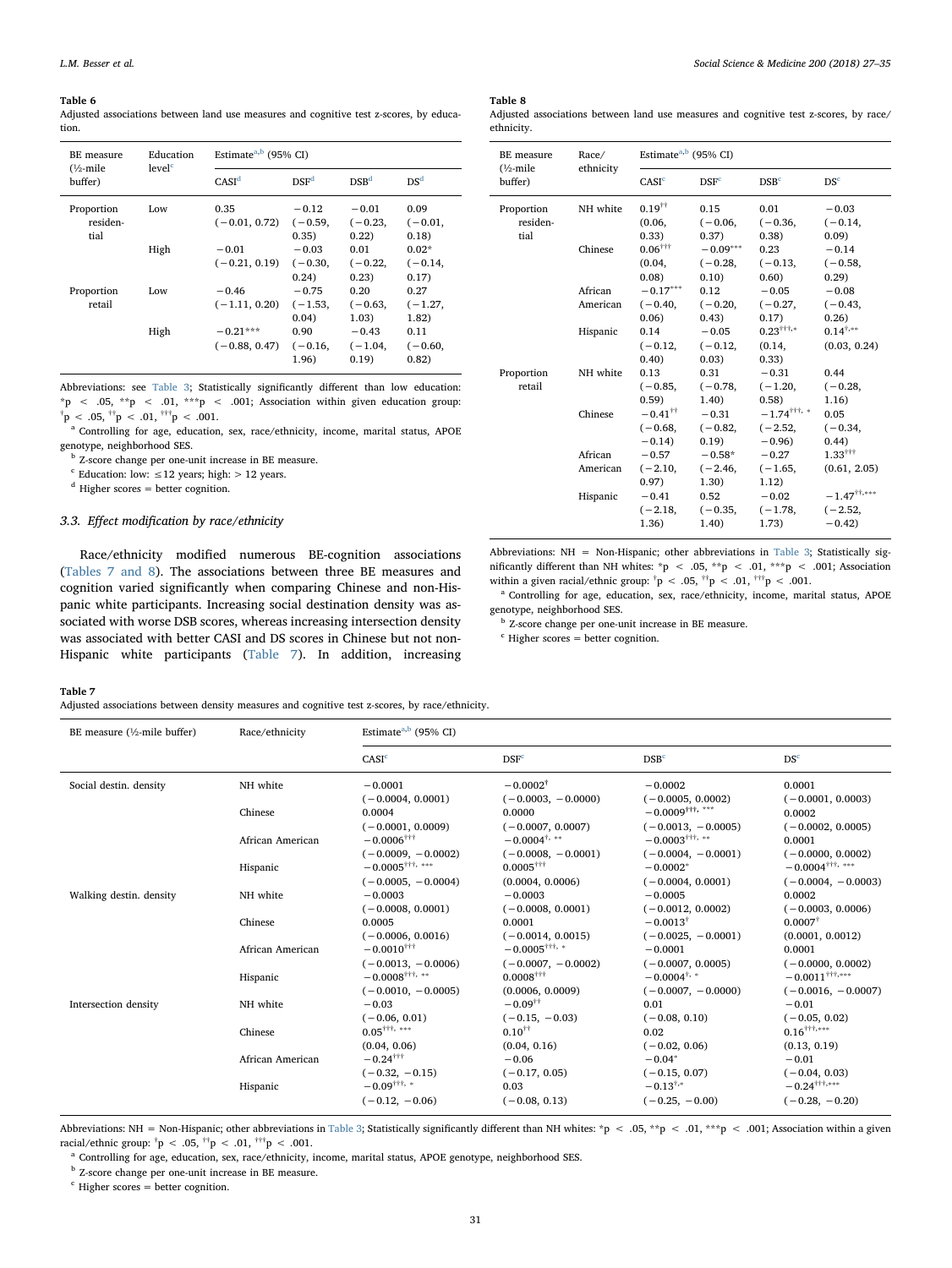proportion of land dedicated to retail was associated with worse DSB scores in Chinese but not non-Hispanic white participants [\(Table 8\)](#page-4-12).

The associations between three BE measures and cognition varied significantly when comparing African American and non-Hispanic white participants. Increasing social destination density was associated with worse DSF and DSB scores and increasing walking destination density was associated with worse DSF scores in African Americans, associations for the most part not observed in non-Hispanic whites ([Table 7\)](#page-4-1). Similarly, increasing proportion of land dedicated to residences was associated with better CASI scores in non-Hispanic whites but not in African Americans ([Table 8\)](#page-4-12).

The associations between all five BE measures and cognition varied significantly when comparing Hispanic and non-Hispanic white participants. Increasing social destination density was associated with significantly worse CASI and DS scores, and increasing walking destination density and intersection density were associated with worse CASI, DSB, and DS scores in Hispanics [\(Table 7](#page-4-1)). No associations were observed between these same BE and cognitive measures among non-Hispanic whites. Also in Hispanics, increasing proportion of land dedicated to residences was associated with better DSB and DS scores and increasing proportion of land dedicated to retail was associated with worse DS scores, with no such associations observed for non-Hispanic whites ([Table 8](#page-4-12)).

# 4. Conclusions

This study provides cross-sectional evidence for an association between the neighborhood BE and cognition in older adults, independent of individual-level demographics and neighborhood-level SES. Unexpectedly, increasing social destination density, walking destination density, and intersection density were associated with worse cognition in the overall sample and more noticeably in individuals of nonwhite race. The exception to this pattern was the association between increasing proportion of land dedicated to retail and better cognition in the overall sample. However, the potentially beneficial association of more retail destinations in the neighborhood on cognition appeared to be limited to non-Hispanic whites and African American participants, as it was associated with significantly worse cognition in Chinese and Hispanic participants.

Although increasing densities of social and walking destinations were associated with worse cognition in this study, the results from past studies examining similar measures and cognition have been mixed. One study found that access to a community center was associated with slower cognitive decline ([Clarke et al., 2015\)](#page-7-28), another found that closer access to community resources (e.g., grocery store) was associated with worse cognition [\(Magaziner and Cadigan, 1989\)](#page-7-29), while another found no association between presence of recreation centers and institutions in the neighborhood and cognition [\(Clarke et al., 2012](#page-7-6)). It was initially hypothesized that increased access to neighborhood social and walking destinations would be associated with improvements in cognition by improving PA levels, social engagement, mental health, or quality of life. The unexpected findings in this study may be due to residual confounding by unmeasured factors, increased exposure to air pollution due to increased walking in the neighborhood which worsens cognition, or factors related to study design (e.g., cross-sectional nature). Thus, additional research on the topic is necessary.

The negative relationship between intersection density and cognition in this study is comparable to findings from another study that used a different measure of street connectivity (i.e., integration) [\(Watts et al.,](#page-8-2) [2015\)](#page-8-2). The authors speculated that greater integration (less navigational turns to reach a given destination) may create cognitive overload among older adults because of the greater number of initial choices, or may induce stress when walking due to the associated higher levels of traffic. In that previous study, a separate measure of street connectivity (number paths/streets connected to a given street in the network) was associated with less cognitive decline, which the authors posited to be

indicative of the benefits of increased accessibility or availability of walking or social destinations. However, increased accessibility to walking and social destinations was associated with worse cognition in our study. While our results were surprising and contrary to our hypothesis, neighborhoods with higher intersection densities may be associated with unmeasured aspects of the environment that negatively impact cognition, such as traffic, noise, or air pollution. Additional studies are needed to assess whether accessibility/street connectivity is negatively and causally related to cognition.

An increased proportion of the neighborhood dedicated to retail had a positive association with cognition. No other known studies have examined this particular measure in relation to cognition; however, two studies found that increased land use mix was associated with lower odds of cognitive impairment and dementia [\(Wu et al., 2015, 2017\)](#page-8-3). It is possible that unlike other BE characteristics often consistent with increasing urban density, the availability of more retail destinations specifically may promote increased utilitarian physical activity or social engagement that is then associated with improved cognition. In addition or alternatively, increased retail availability may encourage spending time in the neighborhood, which may increase cognitively stimulating activity or may be associated with improved quality of life overall, thereby improving cognition. This is speculative, as much more work is needed to determine if the associations are causal and the underlying mechanisms to explain them.

The associations between increasing social destination density and worse cognition was only observed in those with low education and not those with higher levels of education. Two previous studies have demonstrated similar interactions between neighborhood characteristics and individual-level education in relation to cognitive outcomes ([Aneshensel et al., 2011; Wight et al., 2006](#page-7-13)). The authors found that the associations between lower neighborhood SES and worse cognition were strongest in those with lower education levels. Considering our findings together with those previous studies, individuals of lower SES may be more vulnerable to any possible negative effects on cognition from neighborhood exposures typically consistent with increasing urban density. However, it must be noted that individual-level education did not modify most of the BE-cognition associations in this study. Other measures of individual-level SES were limited in the MESA dataset, and thus investigation of effect modification by other SES measures is called for in future studies.

BE characteristics often associated with increasing urban density may differentially impact individuals of non-white race. We found that Chinese, African American, and Hispanic participants had worse cognition if they lived in neighborhoods with greater social destination, walking destination, and intersection densities. Additionally, we found that living in neighborhoods with more retail destinations was associated with worse cognition in Chinese and Hispanic participants. At least two previous studies had relevant findings. In one study, Mexican Americans living in barrios (typically higher density) had worse cognition compared to Hispanics living in suburban neighborhoods [\(Espino](#page-7-30) [et al., 2001](#page-7-30)). The other study found that presence of institutional resources in the neighborhood was associated with worse cognition in African Americans but better cognition among whites [\(Clarke et al.,](#page-7-6) [2012\)](#page-7-6). The associations in our study were found after controlling for individual-level and neighborhood-level SES, suggesting that other factors related to non-white race/ethnicity may increase vulnerability to the potentially harmful effects of increasing urban density on cognition.

Although at least one of the BE measures consistent with increasing urban density was associated with better processing speed among non-Hispanic white, Chinese, and African American participants, the same was not true for Hispanic participants. In addition, a large percentage of the associations with worse cognition were found for Hispanics versus the other races/ethnicities. Unlike the non-Hispanic whites who were almost all US born and spoke English as their primary language, 65% of Hispanics were foreign born and approximately half spoke Spanish as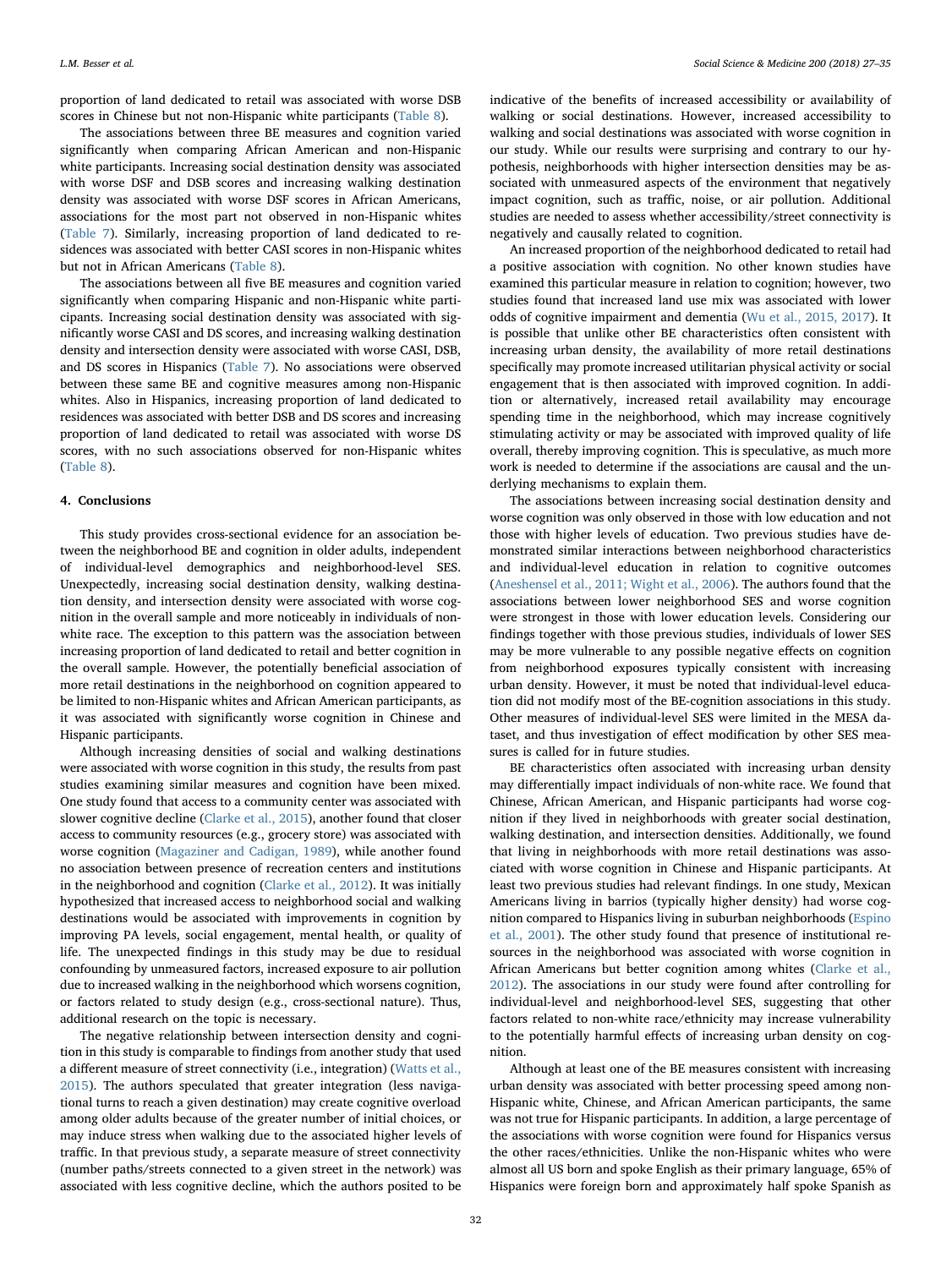their primary language (data not shown). Among whites, certain BE characteristics may be associated with improvements in cognition through improvements in PA. In contrast, among Hispanics immigrants, a compact BE may have an overall negative effect if unfamiliar cultures or languages in the neighborhood cause cognitive overload. Alternatively, other unknown factors associated with Hispanic enclaves may help explain our observed associations. For instance, the associations between dense urban environments and worse cognition may be explained by lower levels of acculturation among Hispanics. We did not further investigate ethnic enclaves/acculturation in our analyses because the available measures on acculturation/primary language were highly correlated with race/ethnicity. New studies of the BE and cognition that are focused specifically on Hispanics will be the best positioned to address the potential impact of acculturation.

While outside the scope of our study, we quickly examined available data on food environments. Although the mean density of unfavorable food stores was similar between Hispanics and non-Hispanic whites, the median and 75th percentile were higher for Hispanics. It is possible that one or more of the BE measures included in our study were partial proxies for unfavorable food environments. Greater availability of fast food options has been associated with increased fast food consumption in younger adults [\(Boone-Heinonen et al., 2011\)](#page-7-10). In turn, diabetes, a diet-related health condition, has been associated with brain atrophy and cognitive impairment [\(Roberts et al., 2014\)](#page-7-31). Food environments as an inherent part of the BE may be associated with changes in diet, a risk factor previously demonstrated to influence cognition in older adults. Therefore, further examination of associations between neighborhood food environments and cognition may be a fruitful avenue for future research that may help explain our observed disparities.

The causal mechanisms to explain observed associations are unclear, and as one of the first to examine BE-cognition associations, this study was not expected to tease apart the potential mechanisms. However, we observed associations with each of the four cognitive tests, suggesting that the neighborhood BE may affect multiple aspects of cognition, including attention, short-term and working memory, and processing speed. The association between increasing urban density and better processing speed may be explained by the need for greater cognitive processing of complex urban environments, or could also be related to increased levels of overall PA in dense urban environments. Typically, processing speed slows with age and is associated with less white matter integrity in the brain [\(Albinet et al., 2012](#page-7-32)). In turn, white matter integrity is better preserved among older adults obtaining more PA [\(Tian et al., 2015\)](#page-7-33). The negative associations may be explained by increased access to unhealthy foods, stress, or psychosocial responses (e.g., fear of others) that can accompany increasing urban density, which may decrease healthy behaviors or quality of life, worsening cognition. Overall, our study suggests differing associations between the BE and cognition based on the cognitive domain examined. Specific aspects of the BE may affect only specific cognitive domains, and keeping these measures as explicit as possible in future studies may help elucidate the causal mechanisms.

The strengths of this study included the use a multi-ethnic, multisite cohort recruited through population-based methods, which improves the generalizability of the findings. MESA provides a rich source of demographic, clinical, and neighborhood data that allowed for the control of important confounders. Additionally, when the ¼- and 1-mile BE measures were used instead of the ½-mile measures, the findings changed in some instances but were generally similar in the direction of the association, suggesting that the findings are relatively robust regardless of the neighborhood scale (i.e., buffer size) used.

Nevertheless, this study has limitations, first and foremost its crosssectional nature. Our results must be replicated in other cohorts and using methods that consider longitudinal measures of the BE and cognition to provide evidence for a causal association. We were not able to account for bias due to neighborhood self-selection, in which preferences for moving to a particular BE may also be related to an individual's cognition or factors associated with cognition [\(James](#page-7-34) et al., [2015\)](#page-7-34). However, the large majority of MESA participants did not move since their baseline exam [\(Hirsch et al., 2014](#page-7-35)) and almost half did not move during the 20 years preceding MESA enrollment [\(Murray et al.,](#page-7-36) [2010\)](#page-7-36), consistent with the expectation of decreased residential mobility with age [\(Plane et al., 2005\)](#page-7-37). There is some evidence that the MESA participants tended to move between neighborhoods with similar SES levels [\(Murray et al., 2010\)](#page-7-36), and future research should examine whether this pattern can be extrapolated to neighborhood BE characteristics. The inconsistency of findings between our study and past studies may relate to differences in the definitions of the BE characteristics, the neighborhood scales (e.g., ½-mile surrounding home versus US Census tract), the cognitive measures used, the study designs (e.g., longitudinal or cross-sectional), or the sample selection. Additionally, attrition since enrollment into the study may have affected our findings, as those who remained in MESA as of the Exam 5 were more often of higher SES, married, and non-Hispanic white (data not shown). Finally, unmeasured aspects of the neighborhood or residual confounding by individual-level factors may have biased our results. Future research must carefully consider the individual-level and neighborhood-level characteristics that are likely mediators versus confounders of the BE-cognition association, as well as which characteristics are more likely to be independent predictors of cognition and therefore not confounders. An example would be neighborhood social characteristics, which in this study were hypothesized to be either mediators or independent predictors of cognition but not confounders of the BE-cognition associations, and therefore, were not controlled for in our analyses.

Subsequent studies should employ a more expansive cognitive test battery than available in MESA, to explore other cognitive domains that may be associated with the neighborhood BE and to help address the limitations the CASI, a brief cognitive test of overall cognition. Although not available for all six MESA sites, neighborhood parks and greenspace could be examined in future studies, as they have been previously associated with increased PA [\(Sugiyama et al., 2010](#page-7-38)) and improved mental health [\(Sturm and Cohen, 2014](#page-7-39)), and thus may be associated with cognition. In addition, other BE scales may be important to consider in tandem with the immediately surrounding neighborhood environment, such as the bordering neighborhoods and their availability of social or walking destinations or transit connections. Finally, new studies may benefit from consideration of BE typologies, sets of BE characteristics that typically accompany one another (e.g., higher intersection density is correlated with higher walking destination density), given that their individual-level effects may be difficult to disentangle.

In this study, neighborhood BE characteristics were cross-sectionally associated with cognition in older adults, and many BE-cognition associations varied by race/ethnicity, suggesting these associations are complex and depend on individual-level characteristics. The findings have significant implications for urban planning for equity if replicated in future studies. Compact growth principles, which increase urban density and have been recommended as a way of allowing older adults to age in place, may have detrimental effects on the cognitive functioning of vulnerable populations. Ideally, planners and public health researchers would evaluate compact growth policy implications on diverse populations of older adults, and weigh the potentially positive (e.g., increased PA) and negative consequences to health (e.g., worse cognition). In the process, additional policies and programs could be devised to offset any potential harmful effects of increased urban density on cognition among susceptible individuals. However, before our findings can be incorporated into urban planning considerations, our results must be replicated in longitudinal studies and in other regional samples.

## Acknowledgements

The data used in this study were developed as part of Ana Diez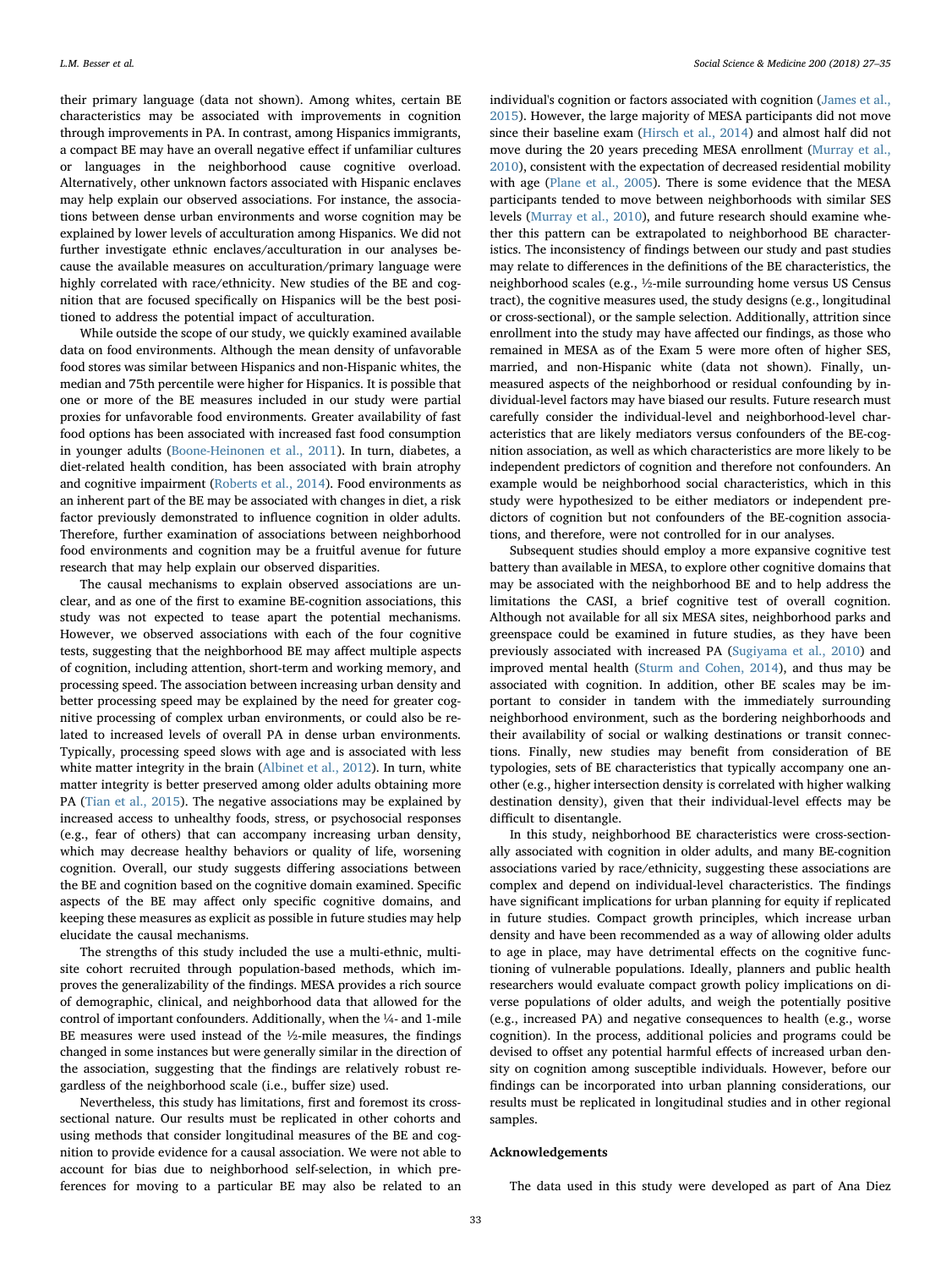Roux's MESA Neighborhood Study (R01 HL071759). The authors acknowledge Melissa Smiley and Carrick Davis for their role in collecting data from the metropolitan areas, Shannon Brines, Jana Hirsch, Natalie Wowk, and Melissa Zagorski for the creation of GIS variables, and Amanda Dudley for her support with license agreements and data acquisition. The USC/UCLA Biodemography Center on Population Health (P30AG017265) supported data collection including the cognitive exam. The MESA data collected and used in this study were supported by contracts HHSN268201500003I, N01-HC-95159, N01-HC-95160, N01-HC-95161, N01-HC-95162, N01-HC-95163, N01-HC-95164, N01- HC-95165, N01-HC-95166, N01-HC-95167, N01-HC-95168 and N01- HC-95169 from the National Heart, Lung, and Blood Institute, and by grants UL1-TR-000040, UL1-TR-001079, and UL1-TR-001420 from NCATS. The authors thank the other investigators, the staff, and the participants of the MESA study for their valuable contributions. A full list of participating MESA investigators and institutions can be found at [http://www.mesa-nhlbi.org.](http://www.mesa-nhlbi.org)

## Appendix A. Supplementary data

Supplementary data related to this article can be found at  $\frac{http://dx.}{$  $\frac{http://dx.}{$  $\frac{http://dx.}{$ [doi.org/10.1016/j.socscimed.2018.01.007](http://dx.doi.org/10.1016/j.socscimed.2018.01.007).

## References

- <span id="page-7-15"></span>[Aggarwal, N.T., Wilson, R.S., Beck, T.L., Rajan, K.B., Mendes de Leon, C.F., Evans, D.A.,](http://refhub.elsevier.com/S0277-9536(18)30007-8/sref1) [et al., 2014. Perceived stress and change in cognitive function among adults 65 years](http://refhub.elsevier.com/S0277-9536(18)30007-8/sref1) [and older. Psychosom. Med. 76, 80](http://refhub.elsevier.com/S0277-9536(18)30007-8/sref1)–85.
- <span id="page-7-32"></span>[Albinet, C.T., Boucard, G., Bouquet, C.A., Audi](http://refhub.elsevier.com/S0277-9536(18)30007-8/sref2)ffren, M., 2012. Processing speed and [executive functions in cognitive aging: how to disentangle their mutual relationship?](http://refhub.elsevier.com/S0277-9536(18)30007-8/sref2) [Brain Cognit. 79, 1](http://refhub.elsevier.com/S0277-9536(18)30007-8/sref2)–11.
- <span id="page-7-13"></span>[Aneshensel, C.S., Ko, M.J., Chodosh, J., Wight, R.G., 2011. The urban neighborhood and](http://refhub.elsevier.com/S0277-9536(18)30007-8/sref3) [cognitive functioning in late middle age. J. Health Soc. Behav. 52, 163](http://refhub.elsevier.com/S0277-9536(18)30007-8/sref3)–179.
- <span id="page-7-18"></span>Besser, L.M., McDonald, N.C., Song, Y., Kukull, W.A., Rodriguez, D.A., 2017. Neighborhood environment and cognition in older adults: a systematic review. Am. J. Prev. Med. <http://dx.doi.org/10.1212/WNL.0000000000004521>.
- <span id="page-7-22"></span>[Bild, D.E., Bluemke, D.A., Burke, G.L., Detrano, R., Diez Roux, A.V., Folsom, A.R., et al.,](http://refhub.elsevier.com/S0277-9536(18)30007-8/sref5) [2002. Multi-ethnic study of atherosclerosis: objectives and design. Am. J. Epidemiol.](http://refhub.elsevier.com/S0277-9536(18)30007-8/sref5) [156, 871](http://refhub.elsevier.com/S0277-9536(18)30007-8/sref5)–881.
- <span id="page-7-10"></span>[Boone-Heinonen, J., Gordon-Larsen, P., Kiefe, C.I., Shikany, J.M., Lewis, C.E., Popkin,](http://refhub.elsevier.com/S0277-9536(18)30007-8/sref6) [B.M., 2011. Fast food restaurants and food stores: longitudinal associations with diet](http://refhub.elsevier.com/S0277-9536(18)30007-8/sref6) [in young to middle-aged adults: the CARDIA study. Arch. Intern. Med. 171,](http://refhub.elsevier.com/S0277-9536(18)30007-8/sref6) [1162](http://refhub.elsevier.com/S0277-9536(18)30007-8/sref6)–1170.
- <span id="page-7-11"></span>[Buonocore, J.J., Lee, H.J., Levy, J.I., 2009. The in](http://refhub.elsevier.com/S0277-9536(18)30007-8/sref7)fluence of traffic on air quality in an [urban neighborhood: a community-university partnership. Am. J. Publ. Health 99](http://refhub.elsevier.com/S0277-9536(18)30007-8/sref7) [\(Suppl. 3\), S629](http://refhub.elsevier.com/S0277-9536(18)30007-8/sref7)–S635.
- <span id="page-7-8"></span>[Cassarino, M., Setti, A., 2015. Environment as 'Brain Training': a review of geographical](http://refhub.elsevier.com/S0277-9536(18)30007-8/sref8) and physical environmental infl[uences on cognitive ageing. Ageing Res. Rev. 23,](http://refhub.elsevier.com/S0277-9536(18)30007-8/sref8) 167–[182](http://refhub.elsevier.com/S0277-9536(18)30007-8/sref8).
- <span id="page-7-21"></span>[Cerin, E., Lee, K.Y., Barnett, A., Sit, C.H., Cheung, M.C., Chan, W.M., et al., 2013. Walking](http://refhub.elsevier.com/S0277-9536(18)30007-8/sref9) [for transportation in Hong Kong Chinese urban elders: a cross-sectional study on what](http://refhub.elsevier.com/S0277-9536(18)30007-8/sref9) [destinations matter and when. Int. J. Behav. Nutr. Phys. Activ. 10, 78](http://refhub.elsevier.com/S0277-9536(18)30007-8/sref9).
- <span id="page-7-6"></span>[Clarke, P.J., Ailshire, J.A., House, J.S., Moreno](http://refhub.elsevier.com/S0277-9536(18)30007-8/sref10)ff, J.D., King, K., Melendez, R., et al., 2012. [Cognitive function in the community setting: the neighbourhood as a source of](http://refhub.elsevier.com/S0277-9536(18)30007-8/sref10) ['cognitive reserve'? J. Epidemiol. Community Health 66, 730](http://refhub.elsevier.com/S0277-9536(18)30007-8/sref10)–736.
- <span id="page-7-28"></span>[Clarke, P.J., Weuve, J., Barnes, L., Evans, D.A., Mendes de Leon, C.F., 2015. Cognitive](http://refhub.elsevier.com/S0277-9536(18)30007-8/sref11) [decline and the neighborhood environment. Ann. Epidemiol. 25, 849](http://refhub.elsevier.com/S0277-9536(18)30007-8/sref11)–854.
- <span id="page-7-16"></span>[Dickinson, W.J., Potter, G.G., Hybels, C.F., McQuoid, D.R., Ste](http://refhub.elsevier.com/S0277-9536(18)30007-8/sref13)ffens, D.C., 2011. Change in [stress and social support as predictors of cognitive decline in older adults with and](http://refhub.elsevier.com/S0277-9536(18)30007-8/sref13) [without depression. Int. J. Geriatr. Psychiatr. 26, 1267](http://refhub.elsevier.com/S0277-9536(18)30007-8/sref13)–1274.
- <span id="page-7-26"></span>[Diez Roux, A.V., Mujahid, M.S., Hirsch, J.A., Moore, K., Moore, L.V., 2016. The impact of](http://refhub.elsevier.com/S0277-9536(18)30007-8/sref14) [neighborhoods on CV risk. Glob. Health 11, 353](http://refhub.elsevier.com/S0277-9536(18)30007-8/sref14)–363.
- <span id="page-7-30"></span>[Espino, D.V., Lichtenstein, M.J., Palmer, R.F., Hazuda, H.P., 2001. Ethnic di](http://refhub.elsevier.com/S0277-9536(18)30007-8/sref15)fferences in [mini-mental state examination \(MMSE\) scores: where you live makes a di](http://refhub.elsevier.com/S0277-9536(18)30007-8/sref15)fference. J. [Am. Geriatr. Soc. 49, 538](http://refhub.elsevier.com/S0277-9536(18)30007-8/sref15)–548.
- <span id="page-7-14"></span>[Fassio, O., Rollero, C., De Piccoli, N., 2013. Health, quality of life and population density:](http://refhub.elsevier.com/S0277-9536(18)30007-8/sref16) a preliminary study on "contextualized" [quality of life. Soc. Indicat. Res. 110,](http://refhub.elsevier.com/S0277-9536(18)30007-8/sref16) 479–[488](http://refhub.elsevier.com/S0277-9536(18)30007-8/sref16).
- <span id="page-7-24"></span>Fitzpatrick, [A.L., Rapp, S.R., Luchsinger, J., Hill-Briggs, F., Alonso, A., Gottesman, R.,](http://refhub.elsevier.com/S0277-9536(18)30007-8/sref17) [et al., 2015. Sociodemographic correlates of cognition in the multi-ethnic study of](http://refhub.elsevier.com/S0277-9536(18)30007-8/sref17) [atherosclerosis \(MESA\). Am. J. Geriatr. Psychiatr. 23, 684](http://refhub.elsevier.com/S0277-9536(18)30007-8/sref17)–697.
- <span id="page-7-23"></span>[Fujiyoshi, A., Jacobs, D.R., Alonso, A., Luchsinger, J.A., Rapp, S.R., Duprez, D.A., 2016.](http://refhub.elsevier.com/S0277-9536(18)30007-8/sref18) Validity of death certifi[cate and hospital discharge ICD codes for dementia diagnosis:](http://refhub.elsevier.com/S0277-9536(18)30007-8/sref18) [the multi-ethnic study of atherosclerosis. Alzheimer Dis. Assoc. Disord. 31, 168](http://refhub.elsevier.com/S0277-9536(18)30007-8/sref18)–172.

<span id="page-7-2"></span>[Gaugler, J.E., Duval, S., Anderson, K.A., Kane, R.L., 2007. Predicting nursing home ad](http://refhub.elsevier.com/S0277-9536(18)30007-8/sref19)[mission in the U.S: a meta-analysis. BMC Geriatr. 7, 13](http://refhub.elsevier.com/S0277-9536(18)30007-8/sref19).

[Groot, C., Hooghiemstra, A.M., Raijmakers, P.G., van Berckel, B.N., Scheltens, P.,](http://refhub.elsevier.com/S0277-9536(18)30007-8/sref20) Scherder, E.J., et al., 2016. The eff[ect of physical activity on cognitive function in](http://refhub.elsevier.com/S0277-9536(18)30007-8/sref20) [patients with dementia: a meta-analysis of randomized control trials. Ageing Res.](http://refhub.elsevier.com/S0277-9536(18)30007-8/sref20) [Rev. 25, 13](http://refhub.elsevier.com/S0277-9536(18)30007-8/sref20)–23.

- [Hall, K.S., McAuley, E., 2010. Individual, social environmental and physical environ](http://refhub.elsevier.com/S0277-9536(18)30007-8/sref21)[mental barriers to achieving 10 000 steps per day among older women. Health Educ.](http://refhub.elsevier.com/S0277-9536(18)30007-8/sref21) [Res. 25, 478](http://refhub.elsevier.com/S0277-9536(18)30007-8/sref21)–488.
- <span id="page-7-35"></span>[Hirsch, J.A., Moore, K.A., Clarke, P.J., Rodriguez, D.A., Evenson, K.R., Brines, S.J., et al.,](http://refhub.elsevier.com/S0277-9536(18)30007-8/sref22) [2014. Changes in the built environment and changes in the amount of walking over](http://refhub.elsevier.com/S0277-9536(18)30007-8/sref22) [time: longitudinal results from the multi-ethnic study of atherosclerosis. Am. J.](http://refhub.elsevier.com/S0277-9536(18)30007-8/sref22) [Epidemiol. 180, 799](http://refhub.elsevier.com/S0277-9536(18)30007-8/sref22)–809.
- [James, B.D., 2009. Social Engagement and Cognitive Decline in Older Adults: Pathways](http://refhub.elsevier.com/S0277-9536(18)30007-8/sref23) [and Neighborhood Context. The Johns Hopkins University, Ann Arbor, pp. 188.](http://refhub.elsevier.com/S0277-9536(18)30007-8/sref23)
- <span id="page-7-34"></span>[James, P., Hart, J.E., Arcaya, M.C., Feskanich, D., Laden, F., Subramanian, S.V., 2015.](http://refhub.elsevier.com/S0277-9536(18)30007-8/sref24) [Neighborhood self-selection: the role of pre-move health factors on the built and](http://refhub.elsevier.com/S0277-9536(18)30007-8/sref24) [socioeconomic environment. Int. J. Environ. Res. Publ. Health 12, 12489](http://refhub.elsevier.com/S0277-9536(18)30007-8/sref24)–12504.
- <span id="page-7-5"></span>[Koohsari, M.J., Badland, H., Sugiyama, T., Mavoa, S., Christian, H., Giles-Corti, B., 2015.](http://refhub.elsevier.com/S0277-9536(18)30007-8/sref25) [Mismatch between perceived and objectively measured land use mix and street](http://refhub.elsevier.com/S0277-9536(18)30007-8/sref25) [connectivity: associations with neighborhood walking. J. Urban Health 92, 242](http://refhub.elsevier.com/S0277-9536(18)30007-8/sref25)–252.
- [Li, F., Fisher, K.J., Brownson, R.C., Bosworth, M., 2005. Multilevel modelling of built](http://refhub.elsevier.com/S0277-9536(18)30007-8/sref26) [environment characteristics related to neighbourhood walking activity in older](http://refhub.elsevier.com/S0277-9536(18)30007-8/sref26) [adults. J. Epidemiol. Community Health 59, 558](http://refhub.elsevier.com/S0277-9536(18)30007-8/sref26)–564.
- <span id="page-7-17"></span>[Lindenberger, U., Marsiske, M., Baltes, P.B., 2000. Memorizing while walking: increase in](http://refhub.elsevier.com/S0277-9536(18)30007-8/sref27) [dual-task costs from young adulthood to old age. Psychol. Aging 15, 417](http://refhub.elsevier.com/S0277-9536(18)30007-8/sref27)–436.
- <span id="page-7-29"></span>[Magaziner, J., Cadigan, D.A., 1989. Community resources and mental health of older](http://refhub.elsevier.com/S0277-9536(18)30007-8/sref28) [women living alone. J. Aging Health 1, 35](http://refhub.elsevier.com/S0277-9536(18)30007-8/sref28)–49.
- <span id="page-7-7"></span>[Marottoli, R.A., de Leon, C.F.M., Glass, T.A., Williams, C.S., Cooney, L.M., Berkman, L.F.,](http://refhub.elsevier.com/S0277-9536(18)30007-8/sref29) [2000. Consequences of driving cessation: decreased out-of-home activity levels. J.](http://refhub.elsevier.com/S0277-9536(18)30007-8/sref29) [Gerontol. B Psychol. Sci. Soc. Sci. 55, S334](http://refhub.elsevier.com/S0277-9536(18)30007-8/sref29)–S340.
- <span id="page-7-20"></span>[Merkin, S.S., Basurto-Dávila, R., Karlamangla, A., Bird, C.E., Lurie, N., Escarce, J., et al.,](http://refhub.elsevier.com/S0277-9536(18)30007-8/sref31) [2009. Neighborhoods and cumulative biological risk pro](http://refhub.elsevier.com/S0277-9536(18)30007-8/sref31)files by race/ethnicity in a [national sample of U.S. adults: NHANES III. Ann. Epidemiol. 19, 194](http://refhub.elsevier.com/S0277-9536(18)30007-8/sref31)–201.
- [Michael, Y., Beard, T., Choi, D., Farquhar, S., Carlson, N., 2006. Measuring the in](http://refhub.elsevier.com/S0277-9536(18)30007-8/sref32)fluence [of built neighborhood environments on walking in older adults. J. Aging Phys. Activ](http://refhub.elsevier.com/S0277-9536(18)30007-8/sref32) [14, 302](http://refhub.elsevier.com/S0277-9536(18)30007-8/sref32)–312.
- <span id="page-7-1"></span>[Muangpaisan, W., Assantachai, P., Intalapaporn, S., Pisansalakij, D., 2008. Quality of life](http://refhub.elsevier.com/S0277-9536(18)30007-8/sref33) [of the community-based patients with mild cognitive impairment. Geriatr. Gerontol.](http://refhub.elsevier.com/S0277-9536(18)30007-8/sref33) [Int. 8, 80](http://refhub.elsevier.com/S0277-9536(18)30007-8/sref33)–85.
- <span id="page-7-36"></span>[Murray, E.T., Diez Roux, A.V., Carnethon, M., Lutsey, P.L., Ni, H., O'Meara, E.S., 2010.](http://refhub.elsevier.com/S0277-9536(18)30007-8/sref34) [Trajectories of neighborhood poverty and associations with subclinical athero](http://refhub.elsevier.com/S0277-9536(18)30007-8/sref34)[sclerosis and associated risk factors: the multi-ethnic study of atherosclerosis. Am. J.](http://refhub.elsevier.com/S0277-9536(18)30007-8/sref34) [Epidemiol. 171, 1099](http://refhub.elsevier.com/S0277-9536(18)30007-8/sref34)–1108.
- <span id="page-7-4"></span>Nelson, [L., Tabet, N., 2015. Slowing the progression of Alzheimer's disease; what works?](http://refhub.elsevier.com/S0277-9536(18)30007-8/sref35) [Ageing Res. Rev. 23, 193](http://refhub.elsevier.com/S0277-9536(18)30007-8/sref35)–209.

<span id="page-7-9"></span>Oxford University Press. Definition of built environment in English. Available at: [https://](https://en.oxforddictionaries.com/definition/built_environment) [en.oxforddictionaries.com/de](https://en.oxforddictionaries.com/definition/built_environment)finition/built\_environment [accessed 12/18/2017].

<span id="page-7-37"></span>[Plane, D.A., Henrie, C.J., Perry, M.J., 2005. Migration up and down the urban hierarchy](http://refhub.elsevier.com/S0277-9536(18)30007-8/sref37) [and across the life course. Proc. Natl. Acad. Sci. Unit. States Am. 102, 15313](http://refhub.elsevier.com/S0277-9536(18)30007-8/sref37)–15318.

- <span id="page-7-12"></span>Power, M.C., Weisskopf, M.G., Alexeeff[, S.E., Coull, B.A., Spiro, A., Schwartz, J., 2011.](http://refhub.elsevier.com/S0277-9536(18)30007-8/sref38) Traffi[c-related air pollution and cognitive function in a cohort of older men. Environ.](http://refhub.elsevier.com/S0277-9536(18)30007-8/sref38) [Health Perspect. 119, 682](http://refhub.elsevier.com/S0277-9536(18)30007-8/sref38)–687.
- <span id="page-7-31"></span>[Roberts, R.O., Knopman, D.S., Przybelski, S.A., Mielke, M.M., Kantarci, K., Preboske,](http://refhub.elsevier.com/S0277-9536(18)30007-8/sref58) [G.M., 2014. Association of type 2 diabetes with brain atrophy and cognitive im-](http://refhub.elsevier.com/S0277-9536(18)30007-8/sref58)[pairment. Neurology 82, 1132](http://refhub.elsevier.com/S0277-9536(18)30007-8/sref58)–1141.
- <span id="page-7-27"></span>[Rodríguez, D.A., Evenson, K.R., Diez Roux, A.V., Brines, S.J., 2009. Land use, residential](http://refhub.elsevier.com/S0277-9536(18)30007-8/sref39) [density, and walking. The multi-ethnic study of atherosclerosis. Am. J. Prev. Med. 37,](http://refhub.elsevier.com/S0277-9536(18)30007-8/sref39) 397–[404](http://refhub.elsevier.com/S0277-9536(18)30007-8/sref39).
- [Sallis, J.F., Saelens, B.E., Frank, L.D., Conway, T.L., Slymen, D.J., Cain, K.L., et al., 2009.](http://refhub.elsevier.com/S0277-9536(18)30007-8/sref41) [Neighborhood built environment and income: examining multiple health outcomes.](http://refhub.elsevier.com/S0277-9536(18)30007-8/sref41) [Soc. Sci. Med. 68, 1285](http://refhub.elsevier.com/S0277-9536(18)30007-8/sref41)–1293.

[Sarmiento, O.L., Schmid, T.L., Parra, D.C., Díaz-del-Castillo, A., Gómez, L.F., Pratt, M.,](http://refhub.elsevier.com/S0277-9536(18)30007-8/sref42) [et al., 2010. Quality of life, physical activity, and built environment characteristics](http://refhub.elsevier.com/S0277-9536(18)30007-8/sref42) [among colombian adults. J. Phys. Activ. Health 7 \(Suppl. 2\), S181](http://refhub.elsevier.com/S0277-9536(18)30007-8/sref42)–S195.

<span id="page-7-19"></span>Smart Growth America. Measuring Sprawl 2014. Available: [https://www.](https://www.smartgrowthamerica.org/app/legacy/documents/measuring-sprawl-2014.pdf)

[smartgrowthamerica.org/app/legacy/documents/measuring-sprawl-2014.pdf](https://www.smartgrowthamerica.org/app/legacy/documents/measuring-sprawl-2014.pdf) [accessed 12/18/2017].

[Stansfeld, S., Gallacher, J., Babisch, W., Shipley, M., 1996. Road tra](http://refhub.elsevier.com/S0277-9536(18)30007-8/sref44)ffic noise and psychiatric disorder: prospective fi[ndings from the Caerphilly study. BMJ 313, 266](http://refhub.elsevier.com/S0277-9536(18)30007-8/sref44)–267.

- <span id="page-7-39"></span>[Sturm, R., Cohen, D., 2014. Proximity to urban parks and mental health. J. Ment. Health](http://refhub.elsevier.com/S0277-9536(18)30007-8/sref45) [Pol. Econ. 17, 19](http://refhub.elsevier.com/S0277-9536(18)30007-8/sref45)–24.
- <span id="page-7-38"></span>[Sugiyama, T., Francis, J., Middleton, N.J., Owen, N., Giles-Corti, B., 2010. Associations](http://refhub.elsevier.com/S0277-9536(18)30007-8/sref46) [between recreational walking and attractiveness, size, and proximity of neighbor](http://refhub.elsevier.com/S0277-9536(18)30007-8/sref46)[hood open spaces. Am. J. Publ. Health 100, 1752](http://refhub.elsevier.com/S0277-9536(18)30007-8/sref46)–1757.
- <span id="page-7-25"></span>[Teng, E.L., Hasegawa, K., Homma, A., Imai, Y., Larson, E., Graves, A., et al., 1994. The](http://refhub.elsevier.com/S0277-9536(18)30007-8/sref47) [Cognitive Abilities Screening Instrument \(CASI\): a practical test for cross-cultural](http://refhub.elsevier.com/S0277-9536(18)30007-8/sref47) [epidemiological studies of dementia. Int. Psychogeriatr. 6, 45](http://refhub.elsevier.com/S0277-9536(18)30007-8/sref47)–58.
- <span id="page-7-33"></span>[Tian, Q., Glynn, N.W., Erickson, K.I., Aizenstein, H.J., Simonsick, E.M., Ya](http://refhub.elsevier.com/S0277-9536(18)30007-8/sref48)ffe, K., et al., [2015. Objective measures of physical activity, white matter integrity and cognitive](http://refhub.elsevier.com/S0277-9536(18)30007-8/sref48) [status in adults over age 80. Behav. Brain Res. 284, 51](http://refhub.elsevier.com/S0277-9536(18)30007-8/sref48)–57.
- [Troped, P.J., Tamura, K., McDonough, M.H., Starnes, H.A., James, P., Ben-Joseph, E.,](http://refhub.elsevier.com/S0277-9536(18)30007-8/sref49) [et al., 2017. Direct and indirect associations between the built environment and](http://refhub.elsevier.com/S0277-9536(18)30007-8/sref49) [leisure and utilitarian walking in older women. Ann. Behav. Med. 51, 282](http://refhub.elsevier.com/S0277-9536(18)30007-8/sref49)–291.
- <span id="page-7-0"></span>[Unverzagt, F.W., Gao, S., Baiyewu, O., Ogunniyi, A.O., Gureje, O., Perkins, A., et al.,](http://refhub.elsevier.com/S0277-9536(18)30007-8/sref50) [2001. Prevalence of cognitive impairment: data from the indianapolis study of health](http://refhub.elsevier.com/S0277-9536(18)30007-8/sref50) and [aging. Neurology 57, 1655](http://refhub.elsevier.com/S0277-9536(18)30007-8/sref50)–1662.
- <span id="page-7-3"></span>US Census. An Aging Nation: The Older Population in the United States - Population Estimates and Projections. Available: [https://www.census.gov/prod/2014pubs/p25-](https://www.census.gov/prod/2014pubs/p25-1140.pdf) [1140.pdf](https://www.census.gov/prod/2014pubs/p25-1140.pdf) [accessed 08/22/2015].